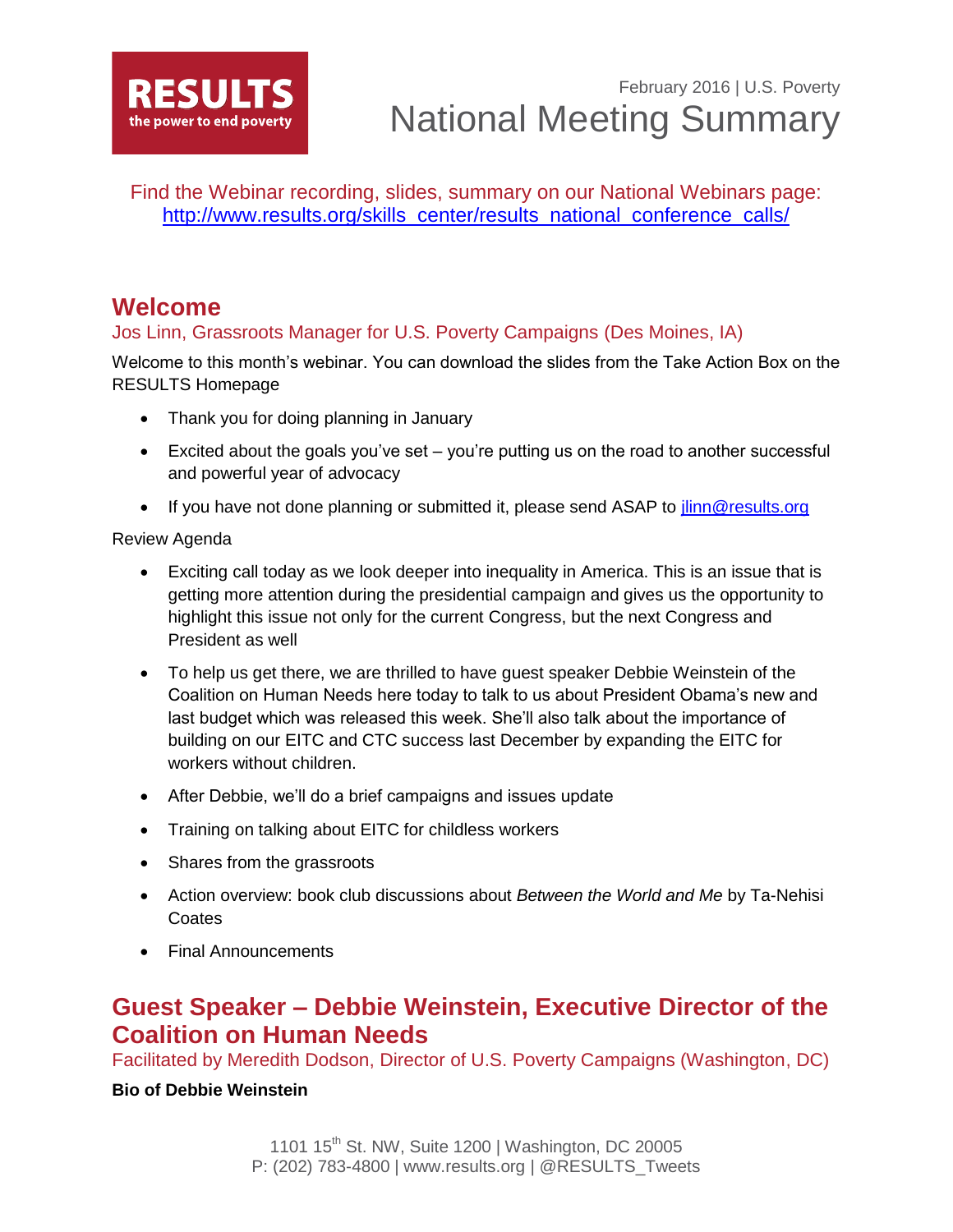- Became Executive Director of CHN in 2003 [\(www.chn.org\)](http://www.chn.org/)
- Brings over thirty years of advocacy experience to CHN on a wide range of issues at both the state and federal level.
- Prior to coming to CHN, served as Director of the Family Income division of the Children's Defense Fund, working on policy strategies to lift children and their families out of poverty.
- From 1983 to 1993, Debbie was Executive director of the Massachusetts Human Services Coalition
- Master of Social Work degree from San Diego State University
- **1. The President released his budget proposal this week. Can you briefly overview what was in that and why this budget proposal is important?** 
	- Obama's budget is kind of vision for what our country ought to look like
	- Congress not rushing to adopt it
	- One section recognizes that low-income children need to eat 12 months a year so the President's budget proposed \$12 billion for summer food program and allows parents to use debit card all year
	- Increase in funding for child care
	- New emergency aid grants \$2 billion over 5 years for short term aid to prevent inconveniences from becoming crises
	- TANF increase; first time in 20 years; also places requirements on states regarding spending
	- Goal to end family homelessness by 2020
	- Opening doors for youth by helping young people get first job
	- Better unemployment insurance to 26 weeks
- **2. Let's talk more specifically about expanding the EITC for childless workers – why does this matter?** 
	- Expansion of EITC to include workers without children living at home
		- o Only workers who can be taxed into or deeper into poverty
		- o Currently a work disincentive
		- o Where this has been implemented like in UK it has been a work incentive
	- Effects many young workers; currently available at age 25; proposal would expand it down to age 21
	- More of a chance to pass because of bipartisan support including House Speaker Ryan and President Obama; Sen. Marco Rubio has also mentioned it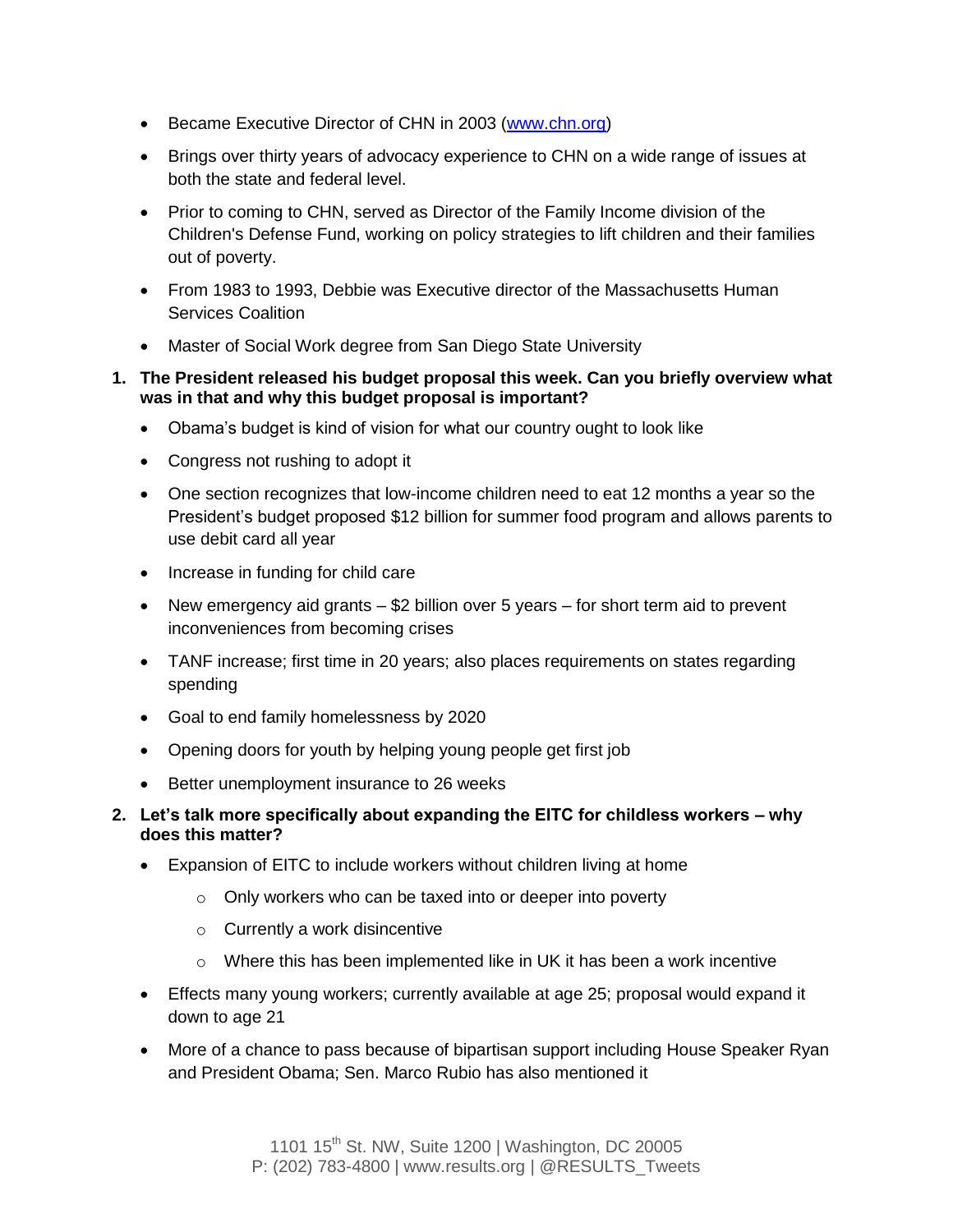- May not happen in election year but should push candidates to increase chances of passage next year
- Would be especially beneficial to young African-Americans and Hispanics
- **3. Question from Albuquerque: Why does lowering the age eligibility for the EITC for childless workers only go down to 21? Why not lower it even further for younger workers?**
	- I agree with you. I think it should go lower but there are some lawmakers who are hesitant to go that low because they don't want students in college claiming the EITC. If they are working – and that's what the EITC is based on, work –they should get it but others object to it.
- **4. Question from Des Moines: What is your take on Republicans in Congress refusing to have the Director of the Office of Management and Budget (OMB) testify as to the President's budget, as is tradition?**
	- Republicans are very divided
	- Extreme members looking to "drop" all over administration and show anti-government, anti-poverty stance
	- They are not inviting Director of OMB to testify but Director of Treasury and other members of administration will testify

# **U.S. Poverty Campaigns Update**

### Jos Linn

Here are actions you can take this month to push members of Congress on issues impacting poverty in the U.S.

- **Follow up on your face-to-face meeting requests.**
	- Congress is on recess the week of Feb. 15! Contact about meetings and town halls and see the [January Action f](http://www.results.org/take_action/january_2016_u.s._poverty_action/)or tips on requesting meetings
	- Take EITC Lobby Request with you (find all Lobby Request Sheets on our Issues [page\)](http://www.results.org/issues/us_poverty_campaigns/)
	- If you get a meeting or town hall, contact Jos Linn to help you prepare [\(jlinn@results.org\)](mailto:jlinn@results.org)
- **E-mail Congress about expanding the EITC for childless workers**
	- [http://capwiz.com/results/issues/alert/?alertid=9823986&MC\\_plugin=2201](http://capwiz.com/results/issues/alert/?alertid=9823986&MC_plugin=2201)
	- Forward this alert to your Local Action Networks
- **Use election coverage to generate media about important anti-poverty programs**
	- EITC: [http://capwiz.com/results/issues/alert/?alertid=59692501&MC\\_plugin=2201](http://capwiz.com/results/issues/alert/?alertid=59692501&MC_plugin=2201)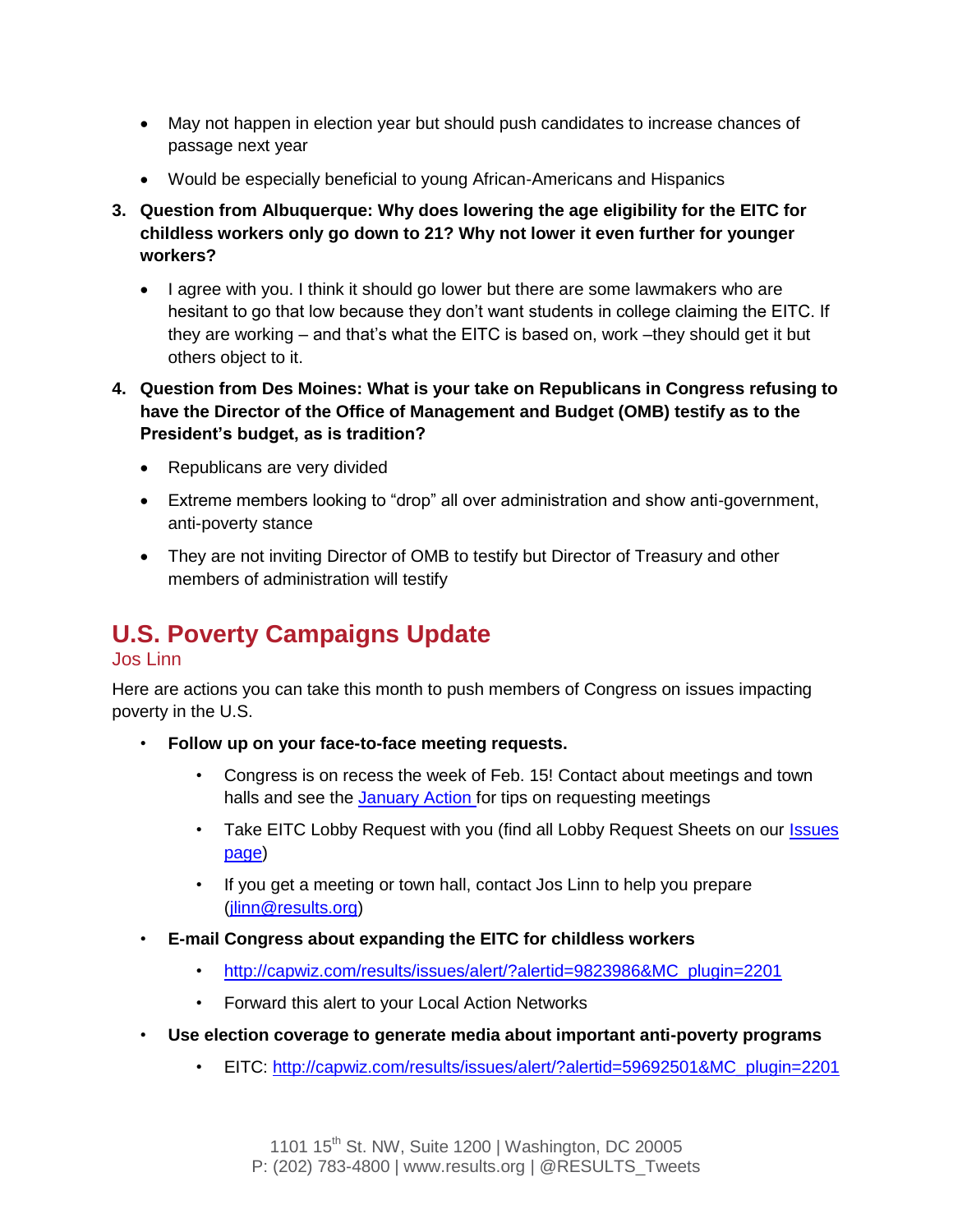- SNAP: [http://capwiz.com/results/issues/alert/?alertid=64248626&MC\\_plugin=2201](http://capwiz.com/results/issues/alert/?alertid=64248626&MC_plugin=2201)
- **Check out our blogpost** with the video of the EITC Awareness Day event in DC:
	- [http://www.results.org/blog/build\\_on\\_eitc\\_awareness\\_day\\_to\\_push\\_for\\_expandin](http://www.results.org/blog/build_on_eitc_awareness_day_to_push_for_expanding_the_eitc/) [g\\_the\\_eitc/](http://www.results.org/blog/build_on_eitc_awareness_day_to_push_for_expanding_the_eitc/)

### **2016 Campaigns Update**

The RESULTS Board of Directors is meeting this weekend, and their agenda includes discussion and likely approval of our campaigns for the year. Obviously, we'll work to build on the momentum of last year's huge victory (The Center on Budget and Policy Priorities says it is the biggest anti-poverty legislative victory of the past 20 years outside of the *Affordable Care Act*) by pushing to expand the EITC. Stay tuned for more information.

# **November Action Training**

## Kathleen Duncan, RESULTS Houston and NW Montana volunteer

Hello, this is Kathleen Duncan from RESULTS Houston. I am happy to lead our speaking training this month. This month, we're going to return to an oldie but goodie exercise – the fill-inthe-blank laser talk. Here's how this will work.

I will read through the laser talk a few times, changing it up each time to help you learn it. First, I'm going to go through the talk and I just want you to listen and pay attention to the key facts. Note: this laser talk assumes you're talking to a member of the Senate. Here we go.

*Engage: I'd like to discuss with you a bipartisan proposal to address poverty that both House Speaker Paul Ryan and President Obama support.*

*Problem: Did you know that there is one group of workers who are actually taxed into or deeper into poverty: low-wage workers without children.*

*Inform: The [Earned Income Tax Credit](http://www.results.org/issues/earned_income_tax_credit/) and [Child Tax Credit](http://www.results.org/issues/child_tax_credit/) are pro-work tax credits that lifted [9.8 million people](http://blogs.census.gov/2015/09/16/census-bureau-releases-2014-supplemental-poverty-measure-2/) out of poverty in 2014 – more than any other program except for Social Security. But the EITC for childless workers is so small, many workers cannot make ends meet. Speaker Ryan and President Obama have proposed to expand the EITC for these low-wage workers who don't claim dependents. This would benefit 13.5 million working Americans, including 2 million African-American workers and 3.3 million Latino workers. Additionally, it would lift 500,000 people out of poverty.*

*Call to Action: Will you speak and/or write directly to Senate Finance Committee Chair Orrin Hatch and Ranking Member Ron Wyden, urging them to help working Americans meet their basic needs by expanding the EITC for workers without children in the home?*

Now I'm going to go through it again but this time, I'm going to leave out some of the key facts. When I get to those blanks, just shout out the answer there with your group. Here goes.

*Engage: I'd like to discuss with you a bipartisan proposal to address poverty that what two people both support? (PAUSE) House Speaker Paul Ryan and President Obama.*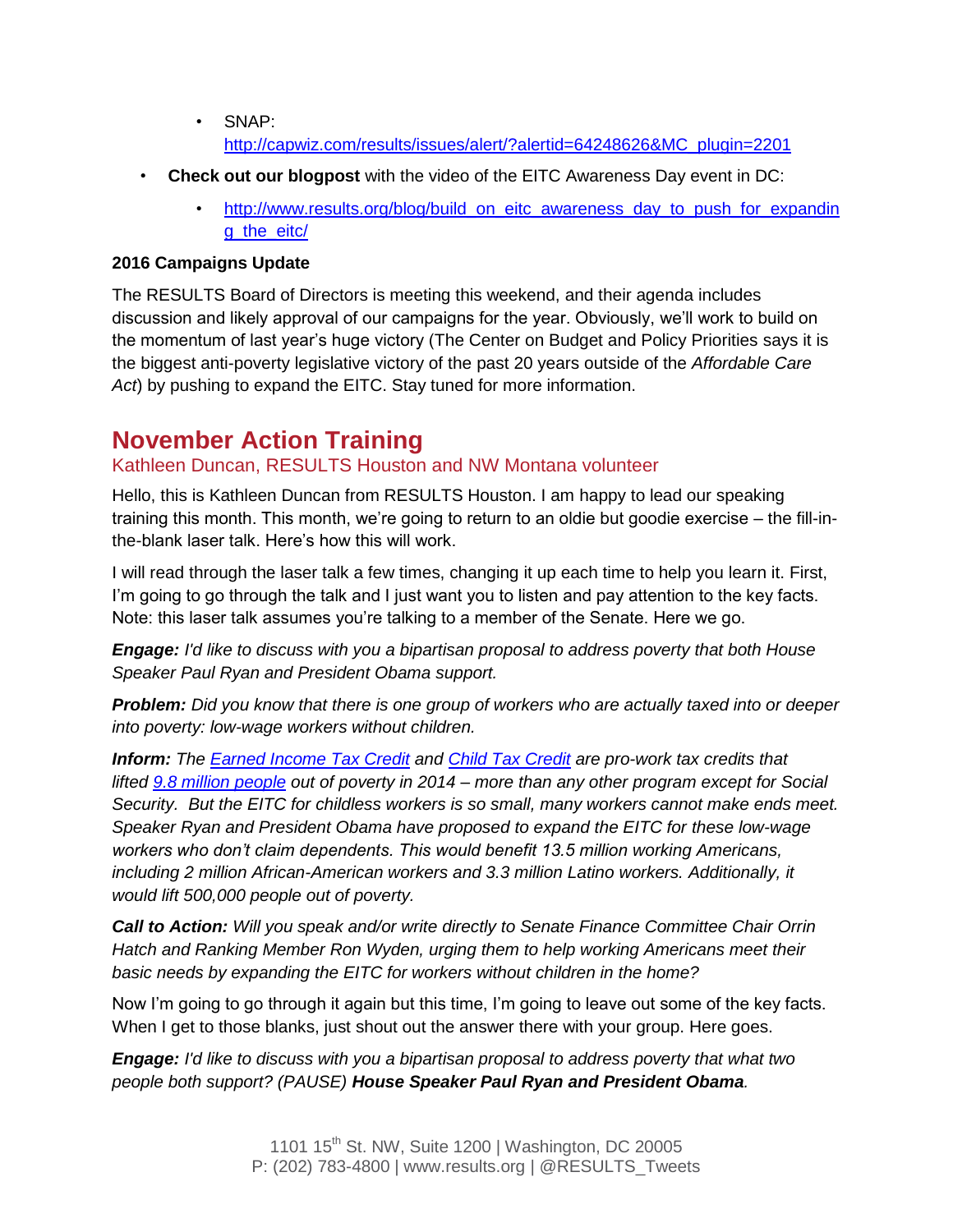*Problem: Did you know that there is one group of workers who are actually taxed into or deeper into poverty. What is that group? (PAUSE) Low-wage workers without children.*

*Inform: The Earned Income Tax Credit and Child Tax Credit are pro-work tax credits that lifted how many people out of poverty in 2014? (PAUSE) 9.8 million people. This was more than any other program except for Social Security. But the EITC for childless workers is so small, many workers cannot make ends meet. Speaker Ryan and President Obama have proposed to expand the EITC for these low-wage workers who don't claim what? (PAUSE) Dependents. This would benefit how many working Americans? (PAUSE) 13.5 million Americans. Including how many African-American and Latino workers? (PAUSE) 2 million and 3.3 million respectively. Additionally, it would lift how many people out of poverty? (PAUSE) 500,000.*

*Call to Action: Will you speak and/or write directly to Senate Finance Committee Chair whom? (PAUSE) Orrin Hatch. And Ranking Member whom? (PAUSE) Ron Wyden. Urging them to help working Americans meet their basic needs by expanding the EITC for whom? (PAUSE) Workers without children in the home.*

Now I'm going to go through it a third time. I'll leave in the blanks again but this time, please don't shout out the answer. Instead, just think the answer silently in your head and then after a pause I will give it to you. This will help you internalize the facts.

*Engage: I'd like to discuss with you a bipartisan proposal to address poverty that what two people both support? (PAUSE) House Speaker Paul Ryan and President Obama.*

*Problem: Did you know that there is one group of workers who are actually taxed into or deeper into poverty. What is that group? (PAUSE) Low-wage workers without children.*

*Inform: The Earned Income Tax Credit and Child Tax Credit are pro-work tax credits that lifted how many people out of poverty in 2014? (PAUSE) 9.8 million people. This was more than any other program except for Social Security. But the EITC for childless workers is so small, many workers cannot make ends meet. Speaker Ryan and President Obama have proposed to expand the EITC for these low-wage workers who don't claim what? (PAUSE) Dependents. This would benefit how many working Americans? (PAUSE) 13.5 million Americans. Including how many African-American and Latino workers? (PAUSE) 2 million and 3.3 million respectively. Additionally, it would lift how many people out of poverty? (PAUSE) 500,000.*

*Call to Action: Will you speak and/or write directly to Senate Finance Committee Chair whom? (PAUSE) Orrin Hatch. And Ranking Member whom? (PAUSE) Ron Wyden. Urging them to help working Americans meet their basic needs by expanding the EITC for whom? (PAUSE) Workers without children in the home.*

I hope you found this exercise helpful each of you to practice with your group today before you leave. If you need help with remembering the language, you can see a link to this laser talk in the PowerPoint. And if you have questions about the Laser Talk, the ETIC for childless workers, or how to use this in meetings and town halls, please contact Jos at *jlinn@results.org*.

Thank you, everyone. Now let's go to Ginnie Vogts for our Shares section.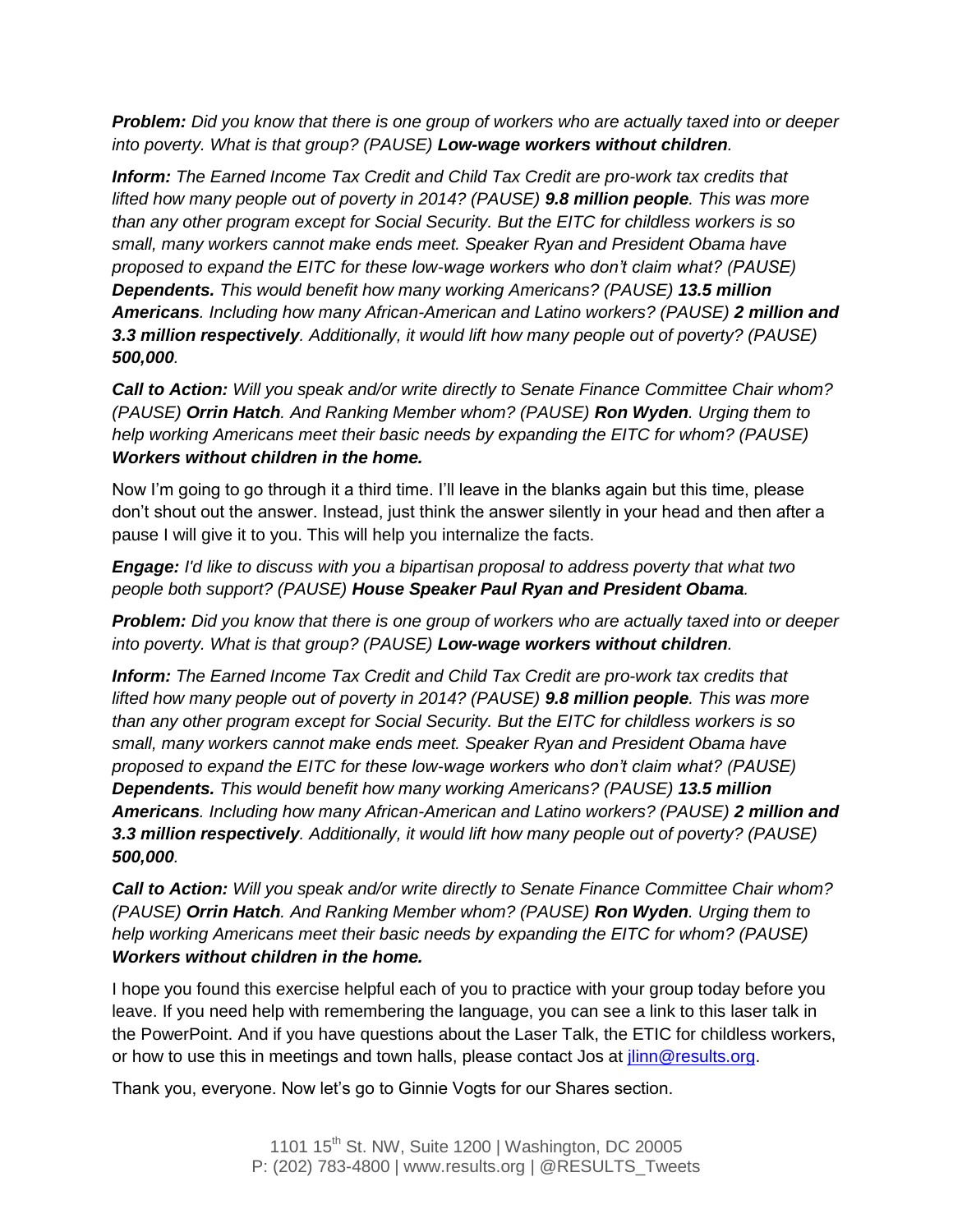# **Grassroots Shares**

Facilitated by Ginnie Vogts, RESULTS Columbus volunteer

#### **Welcome, let's first here from Nancy Lee McClure of RESULTS Bernardsville, NJ, who will share about a recent Town Hall her group attended with Rep. Leonard Lance.**

*Three members of our group attended a Leonard Lance town hall last month. In good birddogging fashion we came prepared with identical lists of 3 questions and positioned ourselves randomly around the room. He called on all three of us, and we now have plenty of issues to follow up on.*

*Our three issues were the expansion of the EITC to childless workers, support for the Vote to End Hunger coalition, and protecting SNAP in future legislation.*

*On the EITC, we mentioned that expanding it is a policy that Paul Ryan supports, and Rep. Lance expressed his admiration for Ryan, and said that he would like to know more. He also said that he supports policies that strengthen and improve opportunities for the middle class.*

*Next we told him briefly about the Vote to End Hunger coalition, mentioning some of RESULTS' partners in the coalition, such as Meals on Wheels and No Kid Hungry. Again he expressed a desire to know more, and stated that no child should go hungry, period, regardless of who their parents are or what choices they have made.*

*On SNAP, he was concerned about the increase in SNAP participants and expenses, but we pointed out that it is well-designed to expand in bad times and contract in good times, and promised to send him information to support that.*

*In addition, we met the Democratic candidate who is running for Lance's seat in Congress, and will meet with him later this year.*

*I got a big laugh, and I think, made sure that Lance will remember me. He had offered to meet with a gun-safety group, and promised to provide doughnuts. When it was my turn to speak, I told him how disappointed I was, because our RESULTS group had met with him several times, and he never had doughnuts for us!*

*So maybe we'll take him some doughnuts next time.*

### **Let's now go to Jos Linn to share about a recent event he attended with one of the Presidential candidates.**

*Being in Iowa has its perks. We have frigid weather, more recipes for bacon and corn than should be allowed, and every 4 years we get invaded by presidential candidates before Iowa caucuses. We really are lucky to have the opportunity to interact with these candidates. Fortunately, a few weeks ago I got the opportunity to meet with one candidate – former Secretary of State Hillary Clinton. Our friends at Every Child Matters set up a sit-down meeting with Secretary Clinton and having been a closely ally with ECM over the years, RESULTS was invited to attend. So I drove 50 miles to Newton, IA in chilly temps to meet with her in an elementary school classroom.*

*There were about 40 of us there to talk about poverty and children's issues. I was encouraged right off the bat when on her own Secretary Clinton, in talking about the challenges that low-*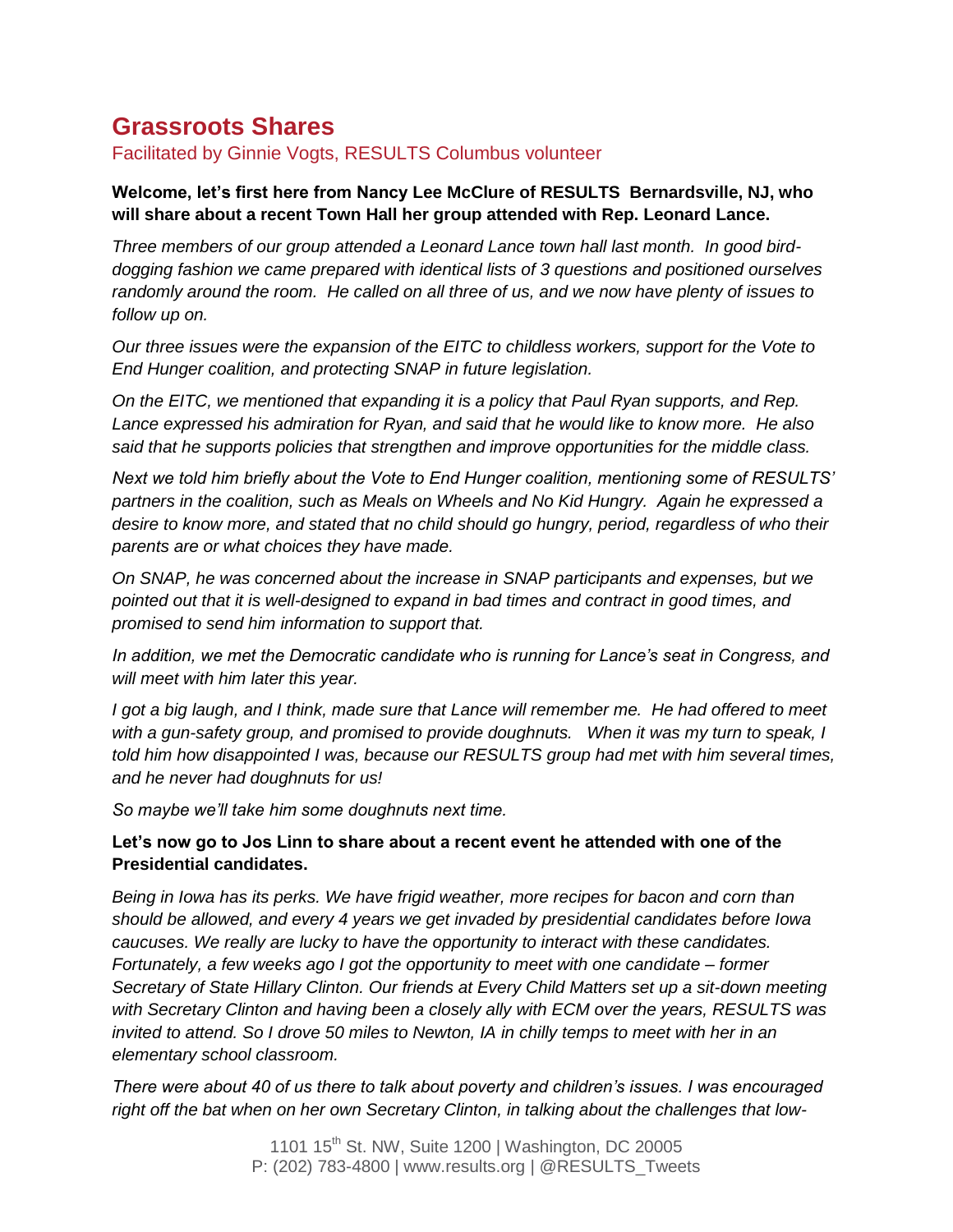*income families face, talked about the importance of the Earned Income Tax Credit and Child Tax Credit and how grateful she was that Congress made the expiring improvements to these credits permanent last December. In the 30 minutes we met with her, she mentioned the importance of the EITC at least three times.* 

*Sadly, during the formal Q&A, I didn't get to ask a question. However, I'm a RESULTS volunteer and we know what that means - you take the lemons and make lemonade. So I waited as she took selfies with people and then wedged my way next to her. I thanked her for mentioning the importance the EITC and then asked what she would as President to build on the December success regarding the EITC and CTC. She said that we have to do whatever we can politically accomplish. She knows that families need that income base and that there are negative consequences if they don't. She said making the provisions permanent was a good start but we have to go further.* 

*I was pleased that on the eve of EITC Awareness Day, one of leading candidates for President was talking up tax credits for working families in front of advocates and the press. As the election season continues, I hope you will take advantage of opportunities in your state to talk to candidates about poverty, and not just with Presidential candidates, but congressional ones as well. They need to hear it. It's well worth the time and 50 miles of driving.*

# **February Action Overview**

Jos Linn

**February Action:** [http://www.results.org/take\\_action/february\\_2016\\_u.s.\\_poverty\\_action/](http://www.results.org/take_action/february_2016_u.s._poverty_action/)

*[Between the World and Me](http://www.amazon.com/Between-World-Me-Ta-Nehisi-Coates/dp/0812993543)* by Ta-Nehisi Coates has been a critically-acclaimed and award winning book looking at race in modern American society.

Only when we look at some of the underlying assumptions we have about race in America can we better understand where communities of color are coming from

It's one thing to see these issues from our own perspective; it's quite another to see it from theirs

This book is a great way to do it. Granted it's only one person's view, but it is a powerful one at that. It's beautifully written and I feel privileged to have read simply because of the assumptions it forced me to question.

You won't come away with all the answers to how to address race and inequality in America, but you will come away asking better questions.

This is just the beginning of this process. Next month, we hope to delve deeper into the racial wealth gap. But for now, here's what to do for the February Action:

- 1. **Read** *[Between the World and Me](http://www.amazon.com/Between-World-Me-Ta-Nehisi-Coates/dp/0812993543)* **by Ta-Nehisi Coates**. If you cannot get the book or get it read in time, please read these articles:
	- Except from *Between the World and Me* in The Atlantic: [http://www.theatlantic.com/politics/archive/2015/07/tanehisi-coates-between-the](http://www.theatlantic.com/politics/archive/2015/07/tanehisi-coates-between-the-world-and-me/397619/)[world-and-me/397619/](http://www.theatlantic.com/politics/archive/2015/07/tanehisi-coates-between-the-world-and-me/397619/)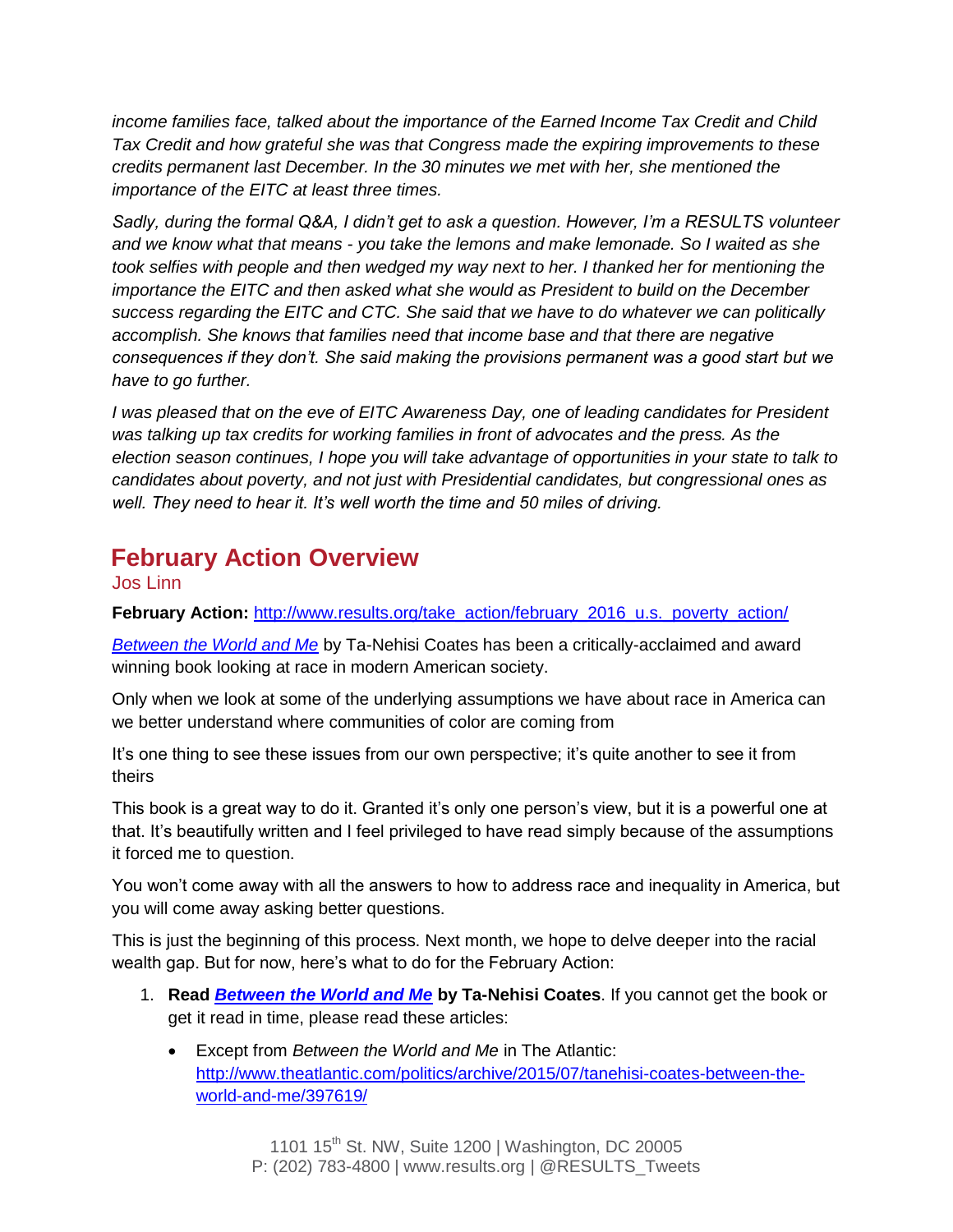- "The Case for Reparations" in The Atlantic: [http://www.theatlantic.com/magazine/archive/2014/06/the-case-for](http://www.theatlantic.com/magazine/archive/2014/06/the-case-for-reparations/361631/)[reparations/361631/](http://www.theatlantic.com/magazine/archive/2014/06/the-case-for-reparations/361631/)
- 2. **Read the February Action**, which includes information on the racial wealth gap and additional reading resources, and questions for your group book discussion. [http://www.results.org/take\\_action/february\\_2016\\_u.s.\\_poverty\\_action/](http://www.results.org/take_action/february_2016_u.s._poverty_action/)
- 3. **Meet with your local RESULTS group to discuss the book**. Conduct it whichever way you feel comfortable. Take notes and let us know how it went; share how the discussion went with your Regional Coordinators and RESULTS staff [\(jlinn@results.org\)](mailto:jlinn@results.org).
- 4. Optional: **Join our online "Virtual Book Club" discussion** of *Between the World and Me* on Thursday, February 18 at 1:00pm and 8:00pm ET. This is an opportunity to discuss the book with RESULTS staff and volunteers around the country. Join whichever call is most convenient for you (U.S. Poverty Free Agents should plan to join one of these calls as well). Login at:<http://fuze.me/27491886> or dial in by phone at (201) 479-4595 and enter Meeting ID: 27491886#.

# **Announcements**

## Stephen Blobaum, RESULTS Des Moines volunteer

Hi folks. I'm Stephen Blobaum of the RESULTS Des Moines group. I have a Announcements I'd like to make.

- First and foremost registration for the **2016 RESULTS International Conference** is now open! This is the biggest event of the year for RESULTS. Last year was my first RESULTS Conference and to put it simply, I was blown away. It was educational, informational, and inspirational. I am planning to come back this year and I hope I see you there.
- And we're thrilled to announce that acclaimed activist and author [Barbara Ehrenreich](http://barbaraehrenreich.com/) will be one of our speakers. Ms. Ehrenreich has been a tireless advocate for the working poor and we are thrilled she can be at this year's conference. We'll have more speaker announcements soon.
- Go to [www.resultsconference.org](http://www.resultsconference.org/) and register today. Registration is only \$125 for RESULTS volunteers but you have to register before April 30 to get that rate. There are also links on the registration pages to the hotel website where you can book your hotel room.
- Finally, if you or someone you know is 18-28 years old, we are now taking applicants for the [2016 REAL Change Fellowship.](http://www.results.org/realchange) This is a tremendous opportunity for young people to become leaders in the fight to end poverty.
- I look forward to seeing you all in DC!

Here are some other Announcements.